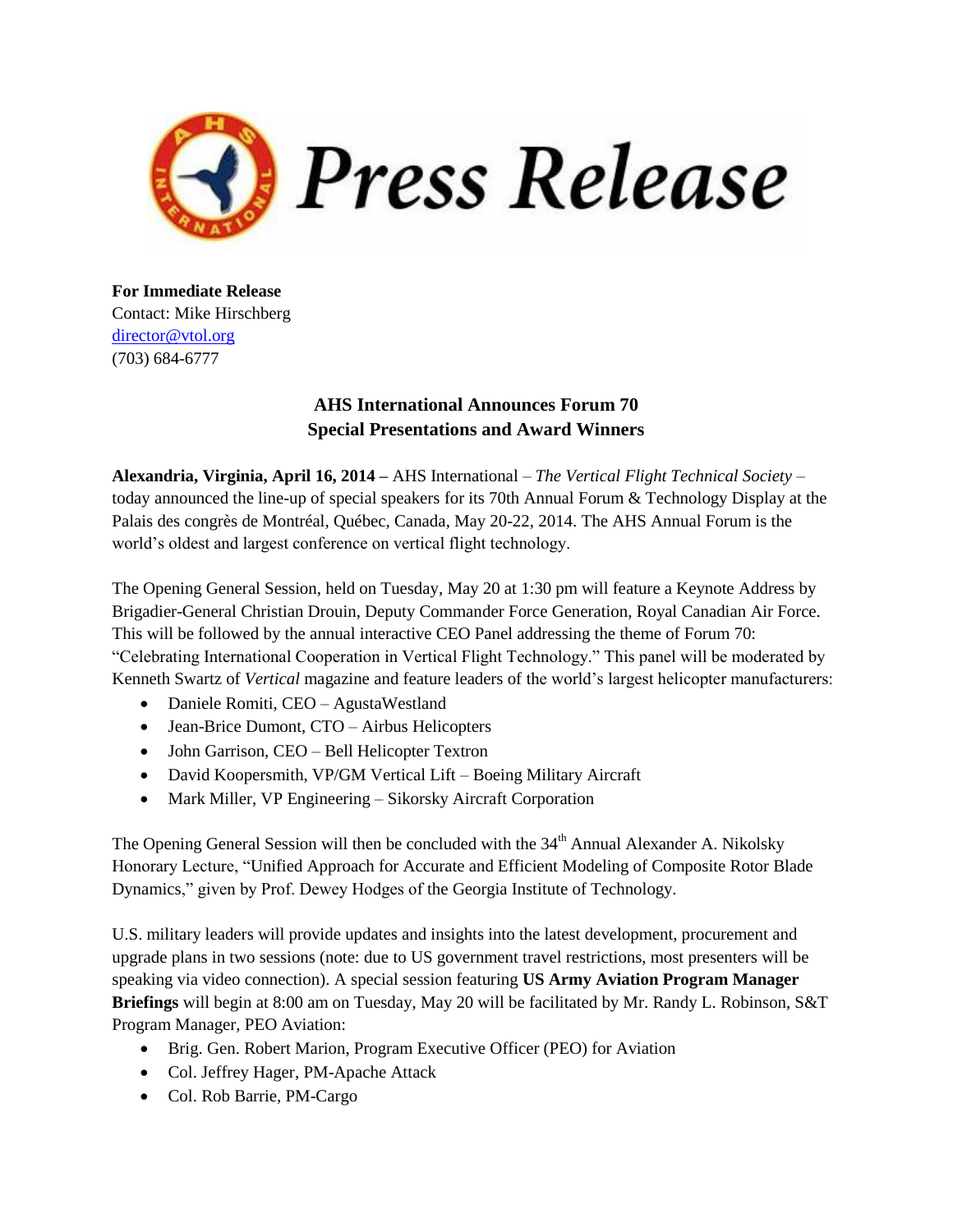- Col. Thomas Todd, PM-Utility
- Col. Tim Baxter, PM-Unmanned Air Systems (UAS)
- Col. Jim Brashear, PM-Non-Standard Rotary Wing
- Mr. Rod Bellows, Dep. PM-Aviation Systems
- Mr. Dan Bailey, PD-Future Vertical Lift (FVL)

A special session featuring **US Navy/Marine Corps Aviation Program Manager Briefings** will begin at 8:00 am on Wednesday, May 21 and will be facilitated by Aerospace/Defense consultant and former AHS International Executive Director, M.E. Rhett Flater. The speakers are:

- Rear Adm. Cindy "CJ" Jaynes, Navy PEO for Air ASW, Assault & Special Mission Programs
- Col. Robert Pridgen, Program Manager, PMA-261, H-53 Heavy Lift Helicopters
- Mr. Larry Pugh, Principal Deputy Program Manager, PMA-274, Presidential Helicopters
- Col. Daniel B. Robinson, Program Manager, PMA-275, V-22 Joint Program
- Col. Steven R. Girard, Program Manager, PMA-276, USMC Light and Attack Helicopters
- Capt. Jim Glass, Program Manager, PMA-299, H-60 Multi-Mission Helicopters

A **Suppliers & Subsystems Technology Panel** beginning at 1:45 pm will be moderated by Raymond Leduc, VP Operations, Bell Helicopter Canada, and feature industry leaders including:

- Walter Di Bartolomeo VP Engineering, Pratt & Whitney Canada
- Gilles Labbé President & CEO, Héroux Devtek
- Greg Yeldon President, CMC Esterline Electronics

A special session entitled **Canadian Rotorcraft: From Research to Operations** on Thursday, May 22 at 10:15 am will feature the following leaders in vertical flight:

- Barry Kohler Chair, Aerospace Industries Association of Canada and President, Bell Helicopter Canada
- Fred Jones President & CEO, Helicopter Association of Canada
- Jerzy Komorowski Director General, NRC Institute for Aerospace Research
- TBD Transport Canada

A number of technical presentations of special award winners will also be given at Forum 70, as listed below:

- **The Ian Cheeseman Award**, given to the best paper at the 2013 European Rotorcraft Forum, "Adverse Rotorcraft-Pilot Couplings – Modelling and Prediction of Rigid Body RPC," by Marilena Pavel and Deniz Yilmaz, Delft University of Technology; Binh Dang Vu, ONERA; Michael Jump, Linghai Lu and Michael Jones, University of Liverpool, will be presented at 8:00 am on Thursday, May 22.
- **The Graduate Winners of the 2013 Student Design Competition**, the team from the University of Maryland, will present their concept for a high speed vertical flight rescue aircraft dubbed "HeliX" at 8:30 am on Thursday, May 22.
- **The Undergraduate Winners of the 2013 Student Design Competition**, the team from The Pennsylvania State University, will brief their concept, the "Griffin" at 9:00 am on Thursday, May 22.